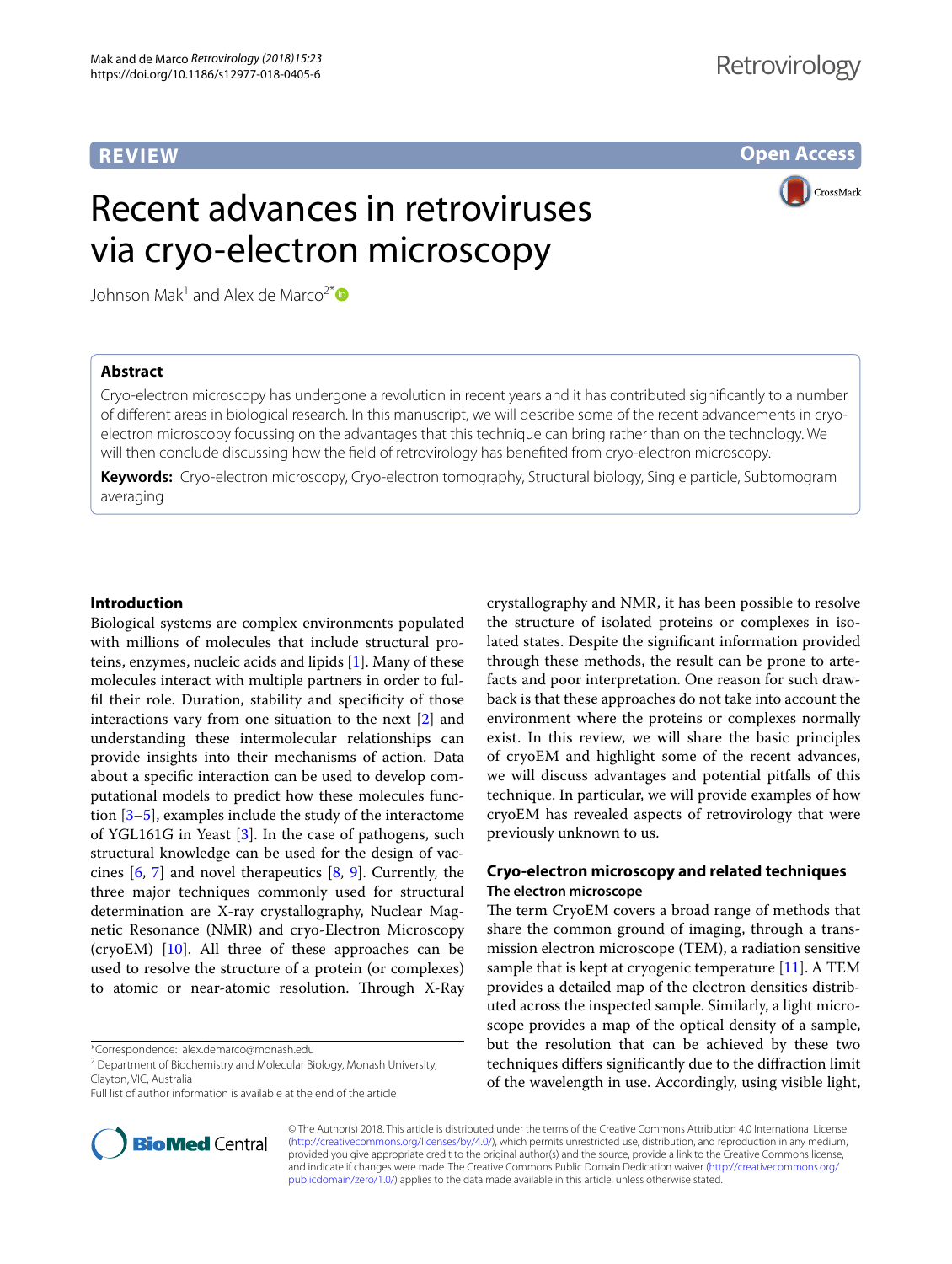observable features are limited to  $\sim$  200 nm resolution, while by using soft X-Rays the resolution limit is down to  $\sim$  30 nm. To be noted that this limit depends on the current limitations in lens manufacturing. In contrast, electrons have a wavelength of  $\sim$  2 pm at 300 keV and the lens system in these microscopes allow a resolution limit to the angstrom (Å) range. In this latter case, the resolution limit of the instrument is not limiting, while the structural variability within the samples together with their sensitivity to the electron beam will be the major limiting factors.

In TEMs, electrons are emitted by a source flament (that can be thermoionic or cold depending on the material and operation principle) and accelerated at voltages typically ranging between 60 and 300 keV. The electron beam is shaped and directed to the sample through an electromagnetic condenser lens system. While passing through the sample, each electron scatters diferently depending on the local composition of the specimen (atomic cross-section)  $[12]$  $[12]$ . The scattered beam is then refocused through another set of electromagnetic lenses (objective lens) that will project a magnifed image on a detector. Over the past few years, the development of new imaging detectors allowed for the capture of images with extremely low electron doses and short exposures. This is attributed to the ability to directly detect electrons (Direct Electron Detectors), having both a high quantum efficiency (up to 70% depending on energy and frequency) and fast readout speed (up to 400 frames/s). These advancements allow for collecting images with high signal-to-noise ratio at the higher frequencies (if compared to the film and CCD data). The poor signal-tonoise ratio is recognized as one of the major limiting factors in achieving high-resolution until 2012 [[13,](#page-7-11) [14](#page-7-12)].

#### **The sample preparation**

CryoEM analysis consists of imaging samples maintained at cryogenic temperatures (80–120 K). Cryogenic conditions limit the efects of radiation damage on biological samples [\[15\]](#page-7-13) and provide a means for instantaneous fxation. In fact, if the freezing process is fast enough all the water in the sample will become vitreous and any activity (down to molecular level) will stop [[15](#page-7-13)]. Vitreous ice is an amorphous solid form of water, which can withstand a high vacuum environment (such as the one found inside a TEM) without displaying signifcant sublimation. Vitreous ice also has the same electron transparency as liquid water making cryoEM ideal to inspect proteins. In fact, an electron accelerated at 300 keV (the most commonly used energy in high-resolution cryoEM) can travel through a region up to  $\sim$  250 nm of water and statistically undergoing a single elastic scatter event (mean free path) [[16\]](#page-7-14).

Vitreous ice, however, is not a condition that is easily achieved. A rapid drop in temperature throughout the whole sample (from room temperature to cryogenic temperature) must be reached within  $\sim$  1 ms. For a thin sample that is less than 10 µm, vitreous ice can be achieved through plunge freezing the sample in liquid ethane [[15\]](#page-7-13). For thicker samples, the preferred method is High-Pressure Freezing (HPF). HPF consists of a rapid cooling of biological samples (even up to  $200 \mu m$  in thickness) within  $\sim$  2 ms, while the pressure is increased to 2000 bars to prevent the formation of crystalline ice [[17\]](#page-7-15).

The most common method of sample preparation (including purifed proteins, protein complexes and viruses) requires deposition of a water-soluble substrate onto a TEM grid support that is covered with a holey carbon foil. Once the sample has been spread throughout the grid, excess liquid is removed by blotting in order to leave the thinnest possible film. This is then plunged into liquid ethane.

#### **Diferent samples require diferent approaches**

Currently, cryoEM comprises of a multitude of applications from imaging of purifed proteins to its application on intact entities. These include large macromolecular complexes, viruses, bacteria or even tissue sections. Depending on the sample and the question to be addressed, multiple potential workflows can be applied for cryoEM based structure determination. Currently, the preferred method to resolve the structure of purifed proteins and protein complexes is Single Particle cryoEM (SP cryoEM). As previously mentioned, biological samples are extremely sensitive to high energy electrons, therefore images must be taken using a very low dose. Imaging at low dose lead to an extremely low signal-to-noise ratio, and since scattering is a stochastic event it can lead to incomplete sampling. Another limitation comes from the fact that molecules are threedimensional objects, while electron micrographs are twodimensional projections, which can, per se, only provide an incomplete description of the sample. The simplest way to overcome these problems consists of 'averaging' multiple copies of the same molecule which have been imaged from enough orientations to cover every view. This is to some extent analogous to what is done in X-ray crystallography, where the quality of the signal obtained in the difractogram depends in part on the number of repeated unit cells present in the imaging area and the uniformity of the unit cells. By imaging multiple copies of the same molecule in random orientations, it is possible to obtain three-dimensional structural information of the complex in question. All projection images will be classifed based on orientation and (if applicable) conformation. Once enough views have been identifed and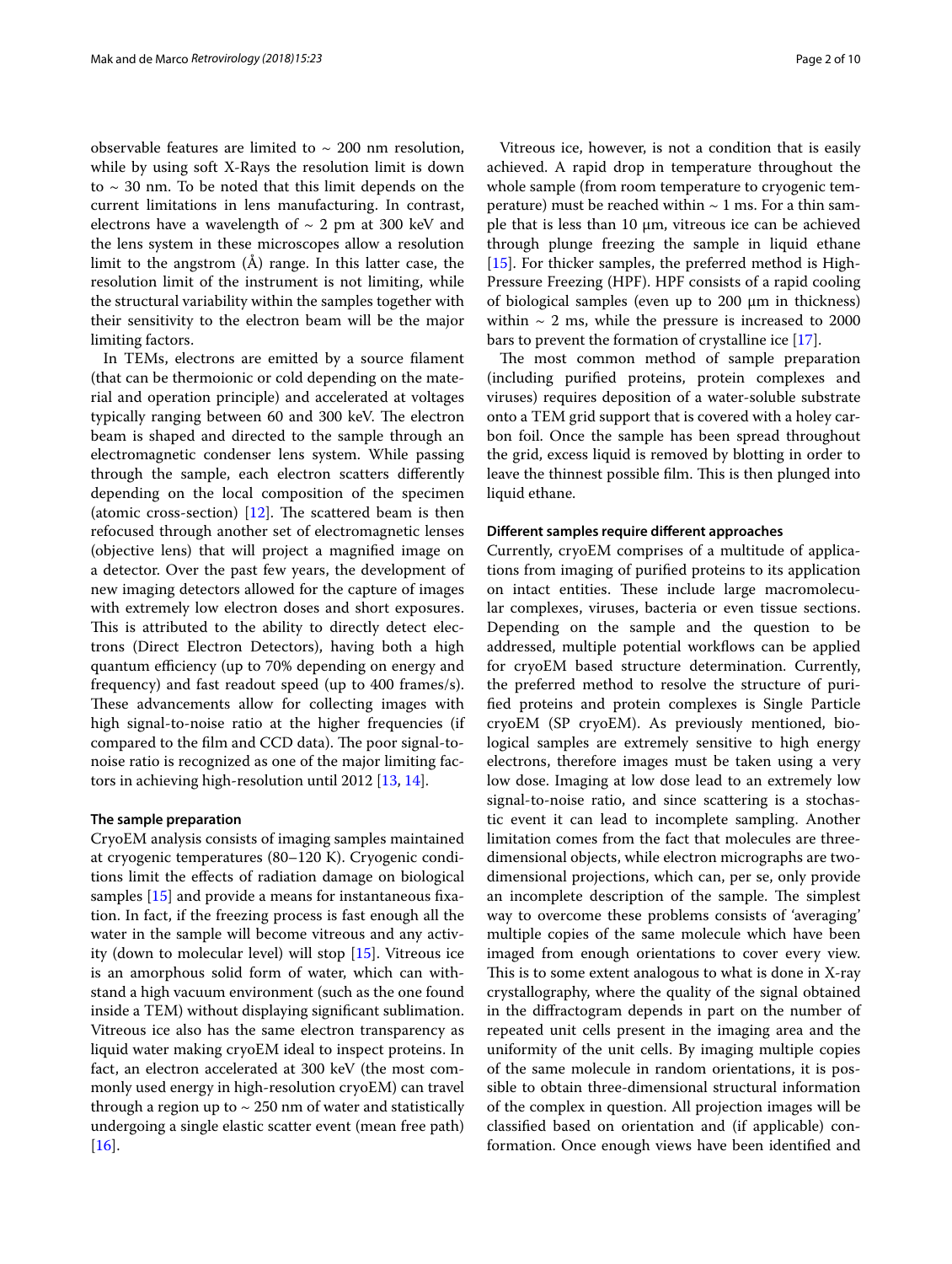enough statistics are available for each of those, relevant images will be averaged and combined, through backprojection, to form a noise-free three-dimensional representation of the molecule under study. One of the major advantages of Single Particle cryoEM is that the crystallization step in X-ray crystallography may be bypassed. Furthermore, the structure can be determined while the molecule is in a state that is closer to physiological, rather than the solid form of a protein crystal that may or may not be biologically relevant. At the same time, the heterogeneity (of the structural folds in solution) resulting from the allowed fexibility can become a signifcant hurdle to providing high-resolution 3D reconstructions that are more readily achieved via X-ray crystallography [[18\]](#page-7-16). An increasing number of algorithms are being developed to overcome this problem of heterogeneity and hopefully obtain a model describing all the states that a molecule can adopt in solution. As of today, this type of comprehensive description of state has been only possible for a restricted set of molecules [\[19](#page-7-17)].

Complexes that are organised following a defned high order symmetry (such as actin flaments, microtubules or enveloped viruses), can be extremely unlikely to crystallize. For those, a similar approach as described for single particle cryoEM can be used to determine the high-resolution structure of the complex. In this case, the highorder symmetry is advantageous since the symmetry helps to initiate the alignment by often providing strong low-resolution information. Furthermore, the symmetry provides multiple views of the same protein in each particle and the orientation between each monomer is defined by the symmetry. The two techniques that are mostly used to resolve the structure of the monomers for these type of symmetrical assemblies are helical and icosahedral reconstruction [\[18](#page-7-16)]. Owing to the fact that the sample fexibility is limited by the molecular packing and considering that each individual particle contains multiple views of the same object (inherent in the symmetry), both techniques demonstrated their potential leading to resolutions below 3Å even in times when cryoEM was a very niche feld and automated microscopes and direct detectors were not available [[20–](#page-7-18)[26](#page-7-19)].

If one is interested in understanding the structural organization of complexes in their native biological context, these appear as the convolution of molecules that are located across multiple layers, the relative position of each molecule does not necessarily follow any high order symmetry nor any relationship. This type of arrangement is valid also for purifed large macromolecular complexes such as viral capsids or vesicles that can be pleomorphic but still display local symmetry or order. Consequently, the determination of these structures cannot be achieved through single particle cryoEM. One potential way to overcome this conundrum is to produce a 3D representation of the sample by performing a tomographic acquisition. This technique is known as cryo-Electron Tomography (cryoET) and consists of imaging the same area from multiple diferent angles, which is then followed by a back-projection step. CryoET can be used to analyse the landscape of a cellular region or to resolve structures of proteins or protein complexes: the process required for these two diferent types of data collection changes signifcantly between these two applications.

Since tomographic acquisition is slow  $(40'-1)$  h/tomogram), regardless of whether the objective is to obtain a detailed description of the cellular landscape or determine the structure of the complex to high resolution, the magnifcation will be lowered to the minimum allowable level that would still resolve the structure of interest by maximising the feld of view. For example, if the goal is to obtain landscape information at a resolution of  $\sim$  3 to 5 nm, the electron dose will be maximised to the limit allowed by the sample (more than 100 e<sup>-</sup>/Å<sup>2</sup>) to provide the best possible contrast. Alternatively, should the goal be to obtain molecular structural information in details, the electron dose needs to be minimised to prevent damage (between 50 and 100  $e^{-}/\text{\AA}^2$ ) during data acquisition, and the magnifcation can be increased in order to boost the signal to noise ratio at high-resolution. In fact, the camera response or efficiency in digitizing the image (Detector Quantum Efficiency or DQE) is higher in the middle and low-frequency range.

The ability to describe a sample in three dimensions through tomography depends on the ability to image it from diferent angles. A major limitation of cryoET is linked to the impossibility of tilting the sample up to 90°, as past 60°–70° the grid becomes too thick to image. Typically the resolution achievable from a single tomogram is comprised between 3 and 5 nm in XY (resolution here is limited by the maximum electron dose a sample can sustain) and lower in Z (depending on the completeness of the tilt range). This is the effect of the so-called missing wedge of information [[27](#page-7-20)]. In order to eliminate the anisotropy derivations from the incomplete tilt range as well as boosting the signal (and therefore the resolution), one can apply an averaging for structural determination. This approach, called "subtomogram averaging", is the equivalent of single particle analyses but performed on threedimensional data instead of the projection data. Typically small subregions that are expected to contain the complex of interest are extracted from the tomograms (subtomograms), those are iteratively aligned and averaged. It has been shown that this approach is capable of providing near-atomic resolution, similarly to cryoEM Single Particle Analyses [[28,](#page-7-21) [29](#page-7-22)].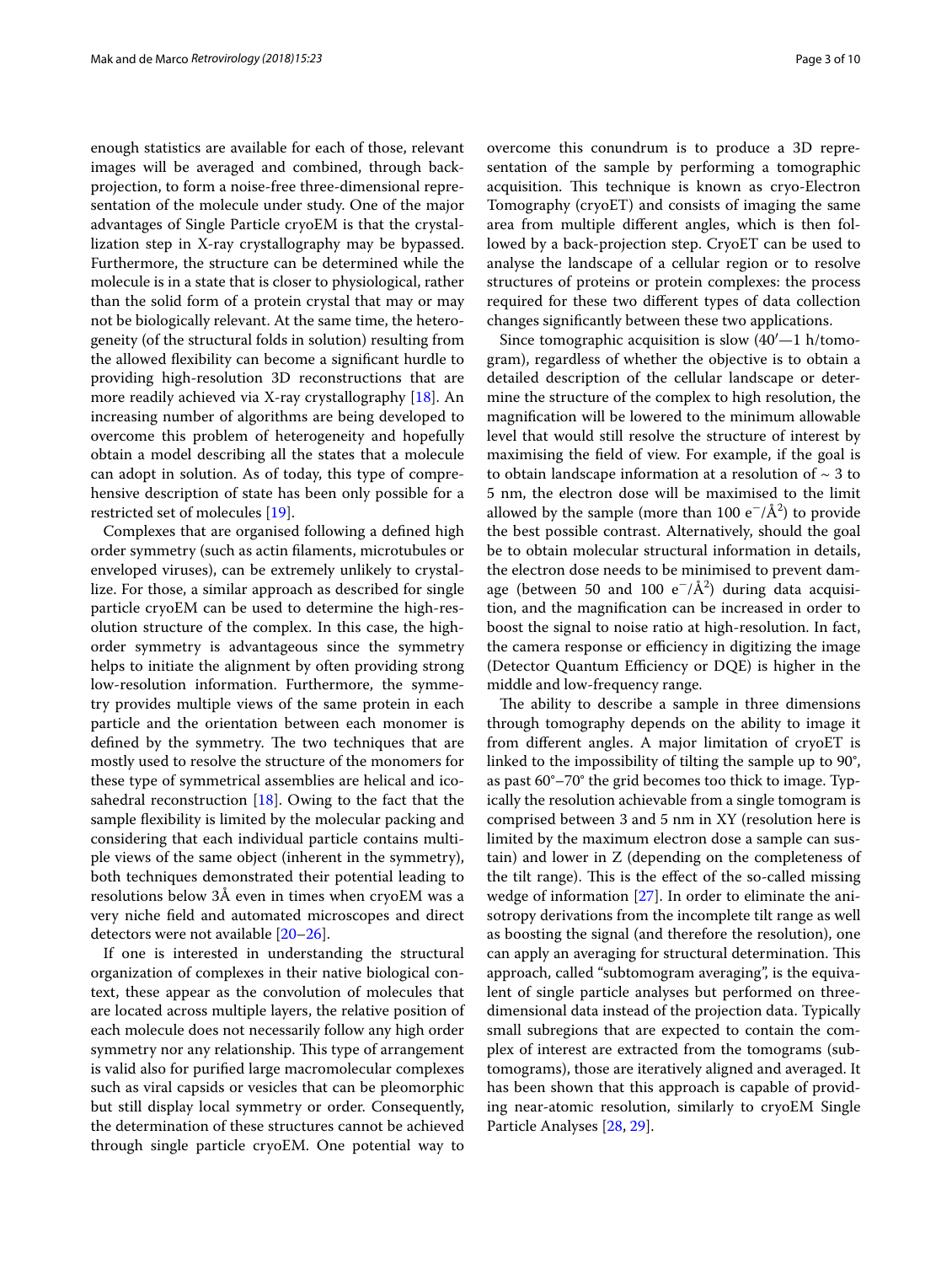#### **Hybrid techniques and correlative light and electron microscopy**

Finding multiple copies of samples within an EM grid for imaging in nanometre resolution is like fnding a needle in a haystack. A typical problem arising upon the inspection of a tomogram collected on a cell is that it appears as a constellation of densities, and only a small fraction of those densities can be unequivocally recognised through their shape and/or location from the sample grid for imaging. Over the past few years, the use of Correlative Light and Electron Microscopy (CLEM) has been extended toward cryopreserved samples, making it much easier to identify rare events (or protein complexes in this case) for structural determination [\[30](#page-7-23)[–32](#page-7-24)]. Current developments in cryo-CLEM showed that it is possible to predict the position of a molecule in three dimensions with a precision within 200 nm [33,34], and it is possible (where needed) to thin a sample using cryo-focused ion beam (cryo-FIB) so that it would become compatible with cryoET [[35,](#page-7-25) [36](#page-7-26)].

### **Where did cryoEM help in understanding retroviral biology?**

#### **Analyses of glycoproteins of SIV and HIV‑1 enveloped viruses**

For a long time, viral proteins have been among the most studied by structural biologists, not only for the high pathological relevance but also because a signifcant portion of the viruses studied over the years has a capsid which is organised following a strict icosahedral symmetry [[37](#page-7-27)]. Glycoproteins in icosahedral viruses are generally distributed following the symmetry of the capsid. The structure in those cases can be obtained together with the capsid structure through cryoEM and icosahedral reconstruction [[38\]](#page-7-28). With the implementation of sub-tomogram averaging, it is now possible to resolve the structure of viral glycoproteins located on the membrane of irregular enveloped viruses. Even without knowing the exact location of the target proteins, the typical workflow consists of the indiscriminate extraction of observed density located on the membrane surface followed by an iterative alignment. This methods works based on the idea that the most abundant feature will predominate in the fnal average, while all densities that do not match will be excluded based on correlation threshold when compared to the average. A few densities are manually picked based on the expected shape and size, which are then used to provide a reference model. The classification can be done by applying a threshold to the cross-correlation value calculated during the alignment with the reference or with the sum of the densities after alignment.

Subtomogram averaging was used to successfully determine the structure of the gp120 trimer on the surface of SIV and HIV-1 virions at a resolution close to 2 nm  $[39, 40]$  $[39, 40]$  $[39, 40]$  (Fig. [1](#page-3-0)a). The analysis, in this case, allowed an understanding of the binding dynamics and conformational changes induced by the broadly neutralising antibodies (bNAb). Broadly neutralising antibodies have been a subject of intense research, and understanding how bNAbs can be elicited in human hosts would be vital for the development of HIV vaccine candidate. Generally speaking, there are fve target sites for bNAbs against HIV envelope: the V2 site, the N332 supersite, the CD4 binding site, the gp120-41 interface, and the membrane proximal external region (MPER) (for review see Wibmer et al.  $[41]$  $[41]$ ). The structural arrangement of the interaction between env and the antibody have been resolved through cryoEM [[42](#page-7-32)[–49](#page-8-0)].

Over the years there have been multiple attempts to resolve the structure of the envelope gp120 trimer for both SIV and HIV-1 [39,50–54] (Fig. [1](#page-3-0)b, d). In addition to an increase of the resolution limit as the technology

<span id="page-3-0"></span>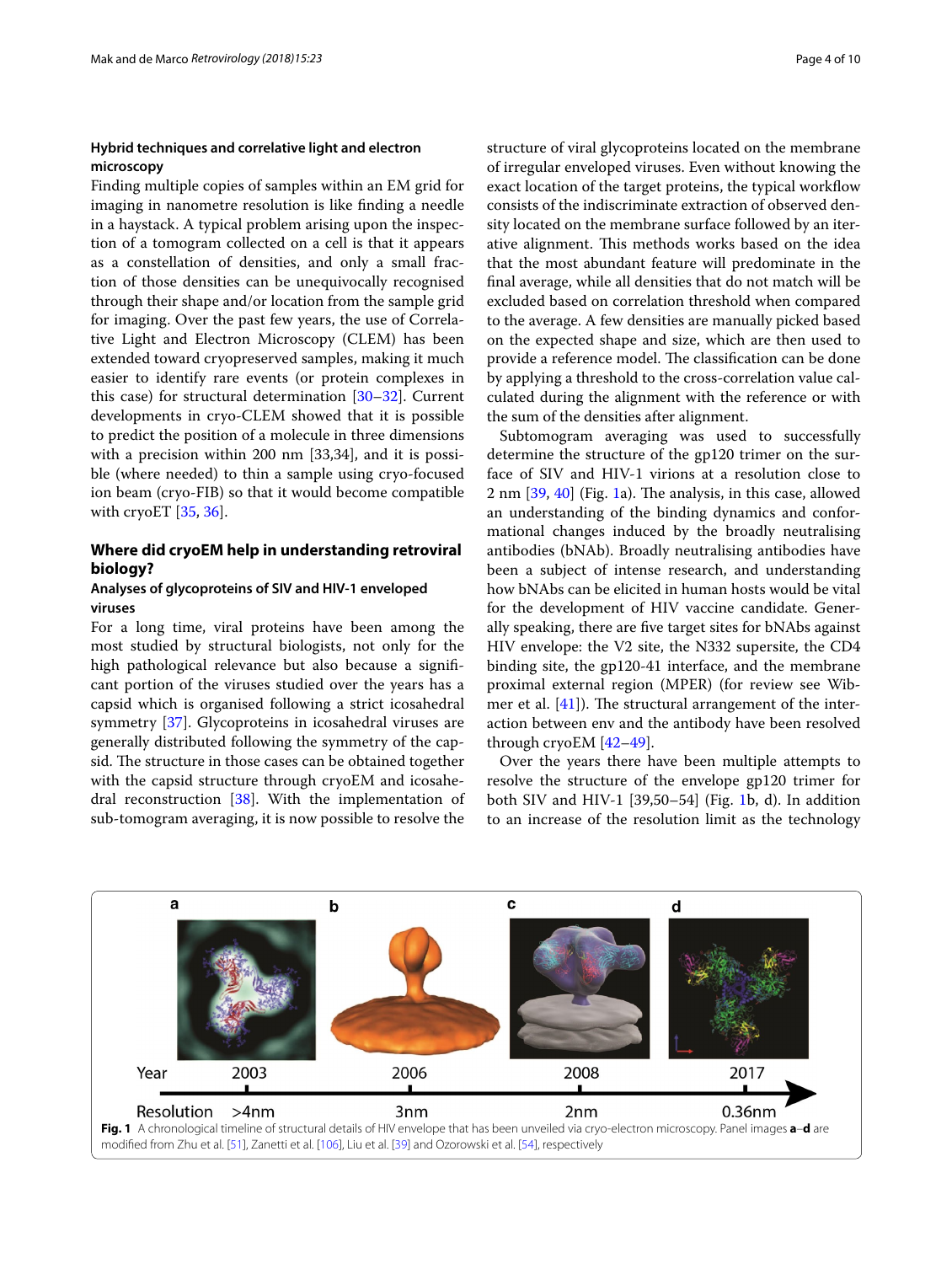improves, there are also visible diferences between individual cryoEM structures that depend on the preparation of the envelope protein trimeric structure, such as a fully glycosylated cleaved version of the protein [\[44](#page-8-3)], a complex that involves binding with CD4 receptor, co-receptor or receptor mimic antibody  $[42, 45, 47, 49, 55-57]$  $[42, 45, 47, 49, 55-57]$  $[42, 45, 47, 49, 55-57]$  $[42, 45, 47, 49, 55-57]$  $[42, 45, 47, 49, 55-57]$  $[42, 45, 47, 49, 55-57]$  $[42, 45, 47, 49, 55-57]$  $[42, 45, 47, 49, 55-57]$  $[42, 45, 47, 49, 55-57]$  $[42, 45, 47, 49, 55-57]$  $[42, 45, 47, 49, 55-57]$ . The bindings between HIV envelope trimer with antibody, CD4 receptor or co-receptor generally leads to structural reorganization (review see  $[41, 49]$  $[41, 49]$  $[41, 49]$  $[41, 49]$ ). The combination of super-resolution microscopy and cryoEM has also suggested that the virion particle also undergoes a size expansion upon CD4 receptor engagement [\[58](#page-8-8)], which might be important to facilitate the subsequent biological process of HIV infection.

As previously discussed in [\[59](#page-8-9)], there have been evident diferences in the processing methods used and the type of controls applied. This learning curve has helped to defne a procedure to validate any structure that is computed through cryoEM or cryoET. Nonetheless, it is still important to be conscious that cryoEM is still a developing feld, therefore there are still potential pitfalls that a novice can run into  $[60, 61]$  $[60, 61]$  $[60, 61]$  $[60, 61]$ , and incorporation of validation standards is currently considered a high priority for experts and developers in this feld [\[62](#page-8-12)[–64\]](#page-8-13).

#### **Analyses of the retroviral capsid during viral assembly and maturation**

It has long been known that retroviruses assemble an immature virion through the accumulation of multiple copies of its structural polyprotein Gag. This assembly process occurs underneath the plasma membrane of the host cells (with the exception of the spumaviruses and betaretroviruses where the assembly phase takes place in the cytoplasm). Immediately after budding, a set of proteolytic cleavages induce a dramatic change in the structural organisation. The macroscopic differences between mature and immature forms of the virus are striking enough that these are visible through conventional TEM analyses, but the real breakthrough in understanding the re-arrangement of Gag's domains throughout this process came from the application of cryoET [[65\]](#page-8-14). In fact, the inherent pleomorphism present across all retroviruses made it impossible to obtain a detailed model of the virions through other methods such as X-ray crystallography.

The early studies on immature virions were conducted on lentiviruses, specifcally on HIV-1. It was shown that Gag assembles underneath the membrane and this layer can adopt multiple curvatures and some patches appeared disordered  $[66]$  $[66]$ . Later it was shown that the Gag layer is organised to form a hexagonal lattice, with an 8 nm spacing (Fig. [2\)](#page-4-0), and that the changes in curvature are accommodated through the introduction of imperfections in the lattice  $[67]$  $[67]$ . Thanks to the recent improvements in both hardware and image processing tools, over the past years the resolution at which the organisation of the immature Gag lattice was resolved went from multiple nanometers to near atomic  $[28]$  (Fig. [2](#page-4-0)). The immature Gag lattice has been studied and its structure has also been resolved for alpha and betaretroviruses (respectively for Rous Sarcoma Virus—RSV—[\[68](#page-8-17)] and Mason-Pfzer Monkey Virus—M-PMV—[[69\]](#page-8-18)). For all these studies, the advancements in cryoET have been critical, in fact, early-low resolution–reconstructions performed on all those viruses suggested a high level of conservation throughout CA [\[70\]](#page-8-19). Recently it has been possible to reconstruct the lattice of immature virions for all these three viruses at signifcantly higher resolutions [[68,](#page-8-17) [71\]](#page-8-20), those structures showed that the arrangement of CA in the C-terminal domain (CTD) is well conserved across the family, while the N-terminal domain (NTD) appear to difer signifcantly. For example, the NTD in

<span id="page-4-0"></span>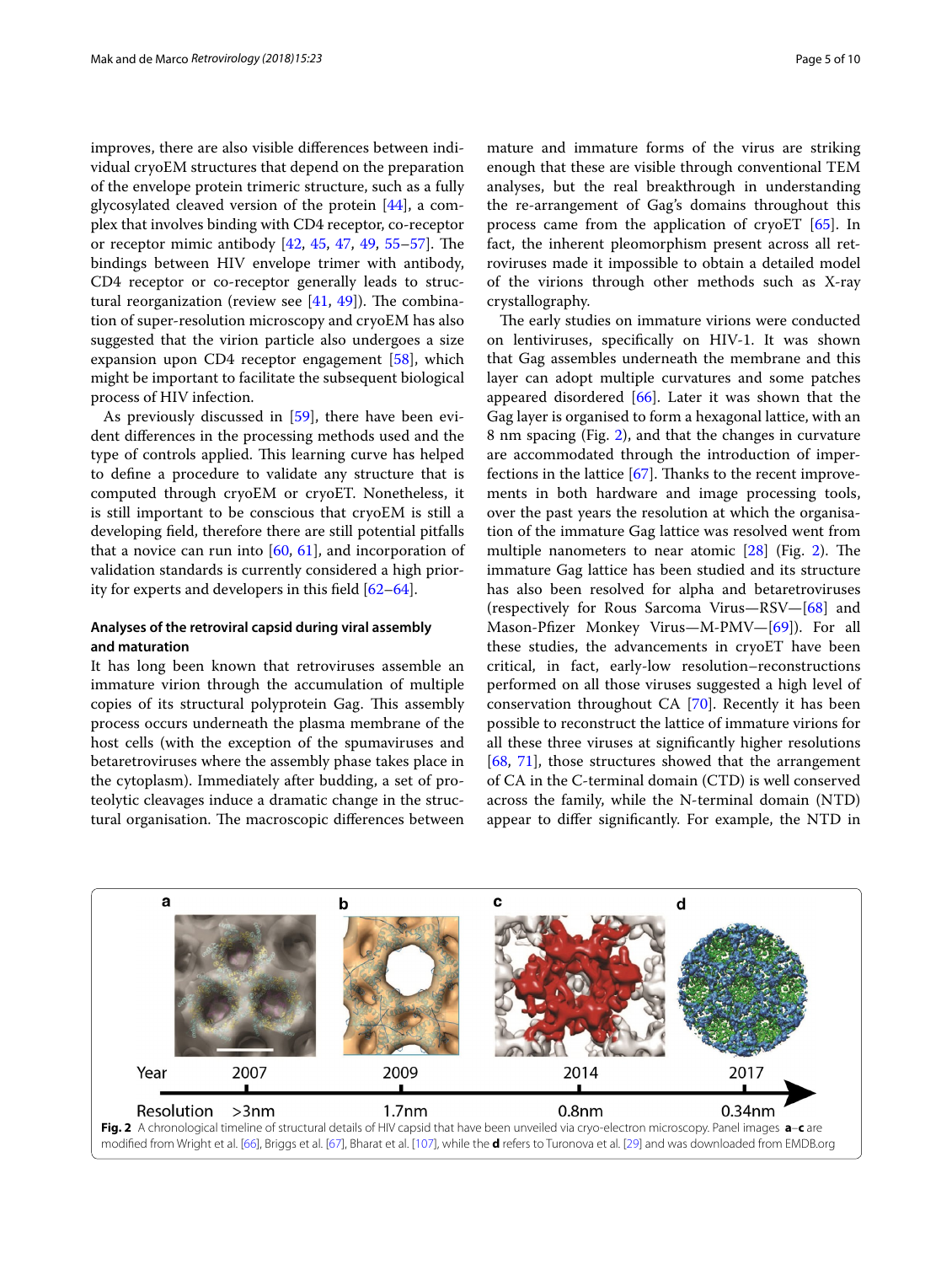alpha retroviruses (RSV) have large contacts to ensure a tight interaction between neighbouring hexamers along the lattice. In addition, it appears that RSV stabilises the lattice through the interactions of the p10 domain [\[72](#page-8-21)].

It is well known that a common step for retroviruses is the maturation. The virion buds out from the infected cell in immature and non-infectious form. Upon the activation of the viral protease, the polyprotein Gag is cleaved in multiple positions, and these induce a dramatic rearrangement of the virion core, leading to the formation of an infectious particle [[73](#page-8-22)]. HIV-1, because of its pathological importance, is the virus whose maturation process has been studied the most. Macroscopically the changes include the rearrangement of the lattice from an incomplete sphere to a fullerene cone and the increase of the spacing in the CA lattice from 8 to 10 nm [[73\]](#page-8-22). The maturation process in HIV-1 occurs through 5 sequential proteolytic cleavages whose order and rate have been measured [[74\]](#page-8-23) and their roles in the maturation have been analysed through infectivity and morphological studies [\[75,](#page-8-24) [76\]](#page-8-25). Although the cleavage order in nature is probably not as strict as in vitro, and cleavages on diferent molecules might happen on diferent sites at the same time, the data available as of today [[74](#page-8-23)] suggest that the cleavage between SP1 and NC is the frst proteolytic processing event to occur, and it leads to the detachment of the capsid-based lattice from the NC proteins (therefore the RNA genomes)  $[76]$ . The second step is the detachment of the C-terminus p6 domain from the NC domains, this is required for a proper reorganisation of the RNA genome and it is needed for the infectivity of HIV  $[75]$  $[75]$  $[75]$ . (3) The third proteolytic cleavage event occurs between MA and CA, and this event induces the most dramatic change in the virion. Consequently, the CA lattice is reorganised completely, and it no longer displays the 8 nm hexameric arrangement upon MA-CA cleavage  $[76-78]$  $[76-78]$  $[76-78]$ . The fourth proteolytic cleavage event separates NC from SP2, which leads to genome condensation, although this cleavage appears not to be strictly required neither for infectivity nor proper genome condensation [[75\]](#page-8-24). The final cleavage event is critical for the infectivity and to allow re-assembly of the core in the mature form  $[76, 79]$  $[76, 79]$  $[76, 79]$  $[76, 79]$ . The last cleavage event, which has been intensely studied, is the site where novel anti-retroviral maturation inhibitor Bevirimat acts, which prevents the formation of an infectious virion. Through cryoET studies, it is now appreciated that Bevirimat suppresses HIV maturation by stabilising the immature CA lattice intermediate to prevent further maturation by denying viral protease access to the cleavage site [\[28,](#page-7-21) [77](#page-8-28)]. Thanks to the use of cryoET, it has been possible to identify the efects of allosteric integrase inhibitors (ALLINIs), which impair

the maturation displaying electron-dense aggregates located next to a malformed mature capsid [[80\]](#page-8-29).

In general, the structure of immature, mature and "maturing" virions, could not have been determined without the application of cryoET because retroviruses are pleomorphic. If every virion is diferent, then classical structural biology techniques, which are based on averaging multiple identical objects are inapplicable. As of today, the only way to obtain a good description of viruses that lack symmetry—and more generally any object composed of multiple layers that are oriented independently from each other—is to perform a tomographic acquisition. An example of this need comes from the evidence that in multiple cases the mature core of HIV-1 is not always a fullerene cone. The models obtained previously showed that the mature core in HIV-1 follows the geometry of the fullerene, based on information obtained mostly from projection images [[81](#page-8-30)[–84](#page-8-31)] and ftting the structure of hexamer and pentamer CA assembly that had been crystallised [\[82,](#page-8-32) [85\]](#page-8-33). The first sub-nanometre 3D reconstruction of a mature like lattice on a tubular assembly showed that a three-helix bundle is critical for the lattice assembly, as it provides a strong set of hydrophobic interactions [\[86](#page-8-34)]. Recently the mature CA lattice has been solved at 8 Å directly in the virus [\[87](#page-8-35)]. To highlight the importance of conducting structural studies with minimal purifcations and if possible directly in situ, the comparison between the existing crystal structures [[82,](#page-8-32) [85](#page-8-33)] and the EM structure showed a most evident crystallisation artefact around the structure of the CA pentamer [[87\]](#page-8-35). While it is known that the most common form of the mature CA core is a fullerene cone, it has been frequently reported that other conformations such as cylindrical cores, spherical as well as non-closed or incomplete shells, are possible [[84](#page-8-31), [87,](#page-8-35) [88\]](#page-8-36). Currently, there are two models proposed for the mature core formation: a de novo assembly which was proposed through computational models [\[85\]](#page-8-33) and is currently supported by the available high-resolution reconstructions obtained from multiple mature virions and [[87,](#page-8-35) [89](#page-8-37)]. An alternative model proposes the phase transition as non-difusional but as the result of a gradual conversion which would roll on itself to form a mature core [\[90\]](#page-9-2). Frank et al. also produced for the frst time evidence of a possible trimeric arrangement of the MA layer [[90\]](#page-9-2).

#### **The HIV‑1 intasome**

Another aspect of HIV biology that has benefted a great deal from cryo-EM is our understanding of the integration process. Upon infection, retroviruses integrate their genome into the host cell chromosomes. This integration process results in a permanent presence of the retroviral genome within the host cell [[91](#page-9-3)]. Retroviral integration is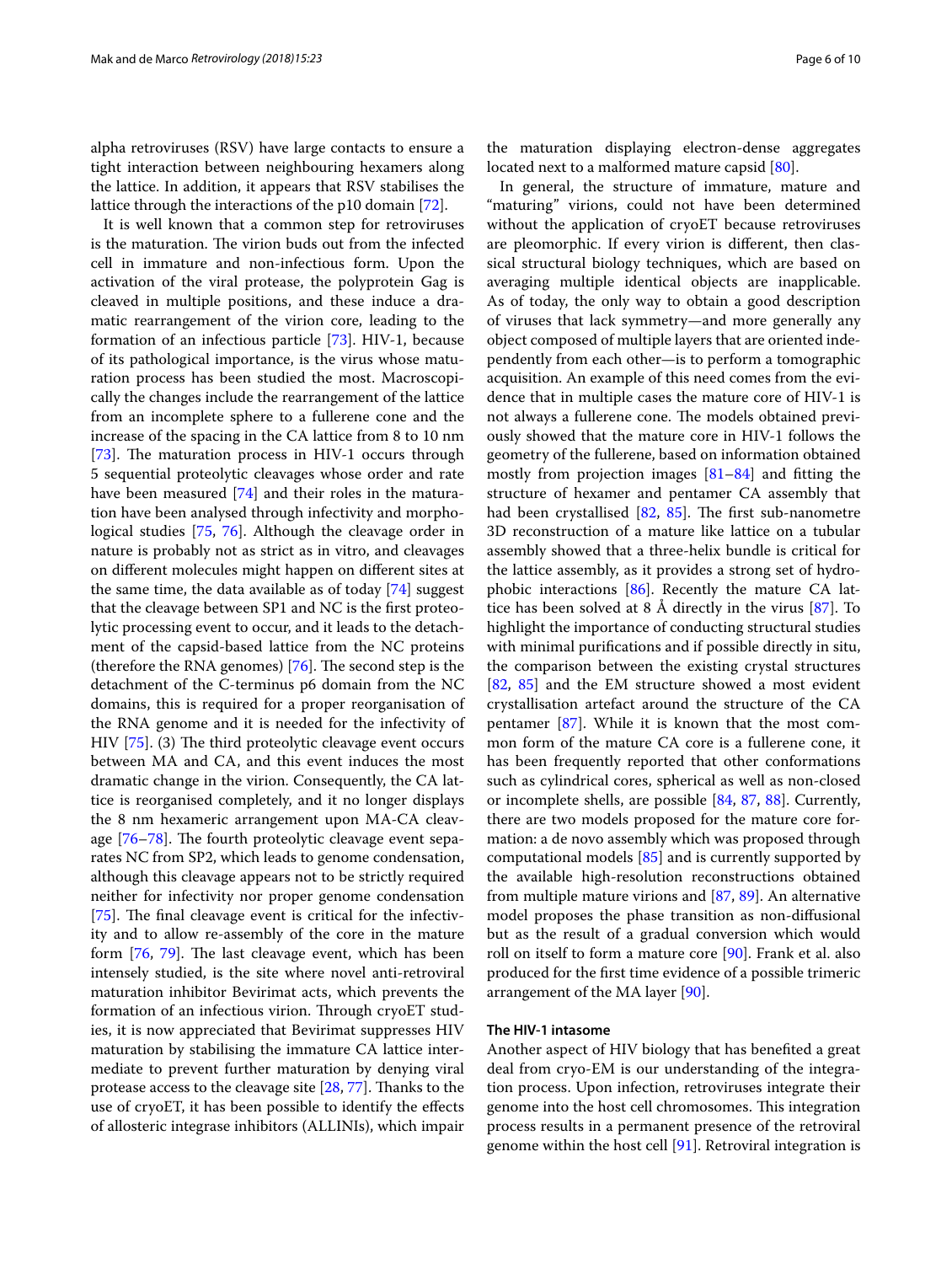carried out by the viral integrase, which oligomerises and complexes with the viral DNA to form the stable synaptic complex (SSC). The stable synaptic complex (also known as intasome) will subsequently transport into the nucleus and facilitate the insertion of the viral genome into the host [[91,](#page-9-3) [92](#page-9-4)].

Structural studies of the intasome have been attempted for many years because of its relevance as a potential antiretroviral target, including the refnement of integrase inhibitors. The main challenge in studying intasome is the tendency of the intasomes to aggregate, making the crystallisation process extremely complicated. As of today, the intasome of RSV  $[93]$  $[93]$  and PFV  $[94]$  $[94]$  have been successfully crystalised, however, thanks to the simpler requirements for cryoEM in structural determination, the structures of four additional intasomes have been resolved. The structure of the PFV intasome/nucleosome complex has been resolved at 0.78 nm resolution [[95](#page-9-7)] providing the bases for understanding the mechanism behind the nucleosome capture by the retroviral integration machinery. In addition, the structure of the intasome from two more genera have now been resolved, including the Betaretroviruses (on MMTV) [[96\]](#page-9-8) and Lentiviruses (on HIV-1) [\[97](#page-9-9)]. Lately, the structure of the lentiviral intasome nucleoprotein complex (obtained from the Maedi-visna virus (MVV)) was obtained at 0.49 nm reso-lution [[98\]](#page-9-10). This structure has been proposed as a platform for drug design of HIV-1 IN inhibitors.

#### **Correlative microscopy: a help to fnd the needle in the haystack**

As mentioned in the introduction, despite the great resolution that cryoEM can deliver, biological samples are extremely complex and only a subset of the molecules imaged in a cryoEM micrograph can be unequivocally identifed. Moreover, most of the biological samples are pleomorphic, meaning that it is impossible to predict with high certainty the location of a molecule or a complex. A major consequence of this incomplete understanding of the sample is that locating objects and/or events that are rare and smaller than  $1 \mu m$  can be an extremely challenging and time-consuming activity. Moreover, there will be numerous cases where the complex might not be unequivocally identifable. Here the aid provided by the combination of light microscopy with electron microscopy is invaluable and typically is referred as correlative microscopy. A number of diferent combination of correlative microscopy approaches have been described based on the objectives of the research questions [\[31](#page-7-33), [35,](#page-7-25) [99](#page-9-11)].

This technique has been successfully used to image rare events linked to the retroviral replication cycle such as viral budding and entry. Early studies using correlative light and scanning electron microscopy showed that it was possible to identify with micrometric precision the location of a bud on an infected cell [\[100](#page-9-12)]. Other cases displayed a simplifed approach where the focus was on the identifcation of cells that had been infected, in order to speed up the screening [\[101](#page-9-13)] and allow the identifcation of locations presenting viral buds for further structural analyses. Another rare and isolated event in the replication cycle is the viral entry. Here free virions have been identifed through live cell imaging, their movements have been followed and the cells after plunge freezing have been inspected frst through cryo-fuorescence microscopy and then through cryoEM [[34,](#page-7-34) [99](#page-9-11)].

#### **Final notes**

The objective of this review was to provide an overview of the emerging capabilities available for structural studies through cryo-electron microscopy that can be of aid in the field of retrovirology. The impact that Cryo-EM and related techniques can be seen throughout all felds related to cellular biology. While electron microscopy was temporarily "out of fashion" as a research tool near the end of the 20th century; the recent technological advances, together with the wider spread of cryoEM have already shown how the structural determination of large protein complexes at near atomic resolution is possible for an increasing number of molecules. Cryoelectron microscopy, more specifcally, single particle cryoEM was recognised as 'Method of the year in 2015' by Nature Methods [[102\]](#page-9-14) and the subject of 2017 Nobel Prize in Chemistry. With the continuous advancement of the feld, it is now possible to perform cryoEM on larger assemblies, such as entire pleomorphic virus particles. The recent advances in image processing for cryoET showed that it is possible to achieve near atomic resolution on isolated pleomorphic virions [[28](#page-7-21), [29\]](#page-7-22), in the future, we can expect a routine combination of cryoET on cellular samples through the use cryo-Focused Ion Beam Milling. As this combination has already allowed the resolution of structures within the cell [\[36,](#page-7-26) [103–](#page-9-15)[105](#page-9-16)] it is reasonable to expect an improvement of resolution in the coming future. It is an exciting time for cryo-electron microscopy and virology in general.

#### **Authors' contributions**

JM and AdM equally contributed to design, write and revise the manuscript. Both authors read and approved the fnal manuscript.

#### **Author details**

<sup>1</sup> Institute for Glycomics, Griffith University Gold Coast, Southport, QLD, Australia. <sup>2</sup> Department of Biochemistry and Molecular Biology, Monash University, Clayton, VIC, Australia.

**Ethics approval and consent to participate** Not applicable.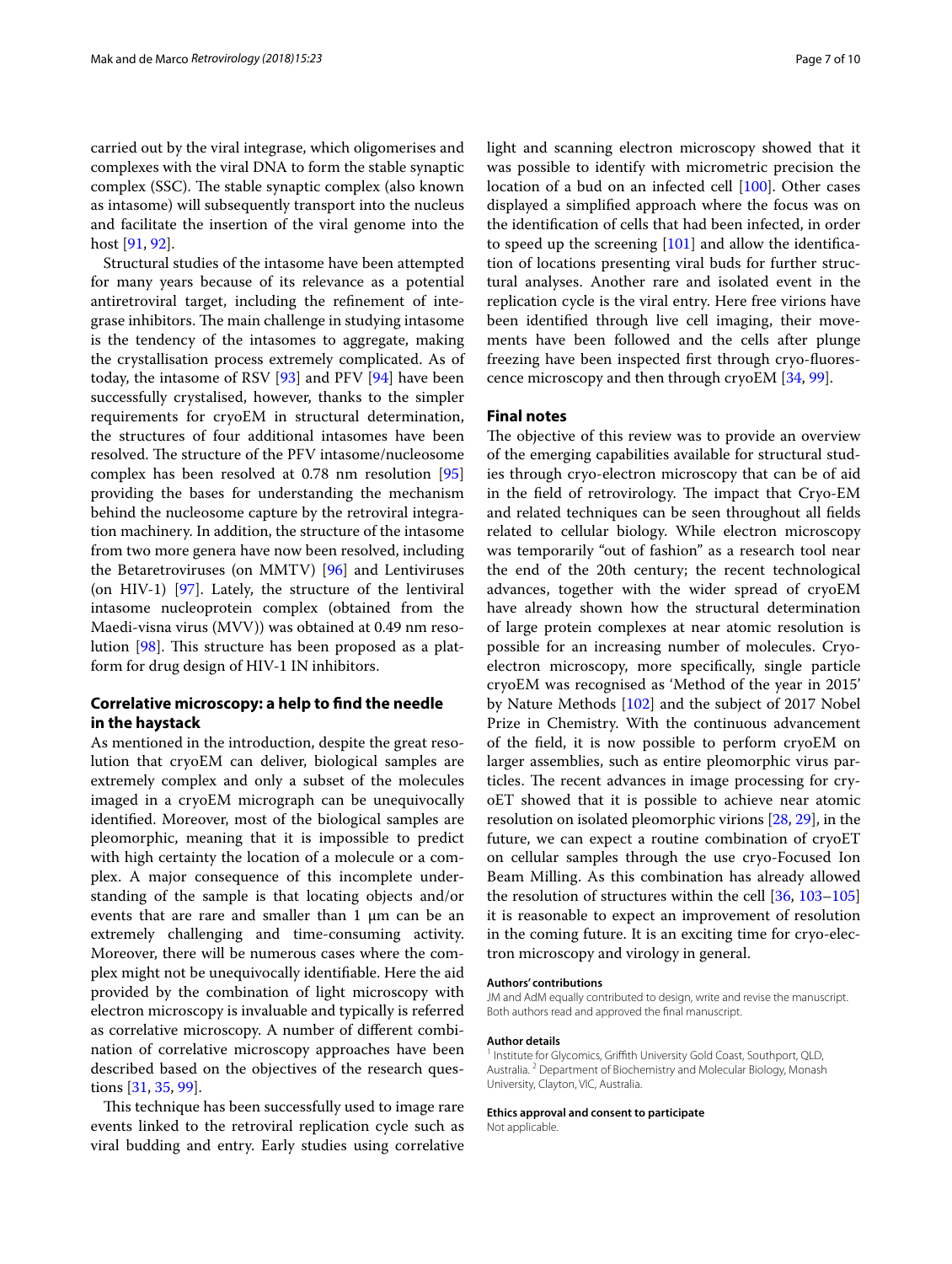#### **Publisher's Note**

Springer Nature remains neutral with regard to jurisdictional claims in published maps and institutional afliations.

Received: 17 September 2017 Accepted: 14 February 2018 Published online: 23 February 2018

#### <span id="page-7-0"></span>**References**

- 1. Milo R. What is the total number of protein molecules per cell volume? A call to rethink some published values. BioEssays. 2013;35:1050–5.
- <span id="page-7-1"></span>2. Berendsen HJ, Hayward S. Collective protein dynamics in relation to function. Curr Opin Struct Biol. 2000;10:165–9.
- <span id="page-7-2"></span>3. Deng M, Zhang K, Mehta S, Chen T, Sun F. Prediction of protein function using protein-protein interaction data. J Comput Biol. 2003;10:947–60.
- 4. Kitao A, Go N. Investigating protein dynamics in collective coordinate space. Curr Opin Struct Biol. 1999;9:164–9.
- <span id="page-7-3"></span>5. Moosavi S, Rahgozar M, Rahimi A. Protein function prediction using neighbour relativity in protein-protein interaction network. Comput Biol Chem. 2013;43:11–6.
- <span id="page-7-4"></span>6. Xiang SH. Recent advances on the use of structural biology for the design of novel envelope immunogens of HIV-1. Curr HIV Res. 2013;11:464–72.
- <span id="page-7-5"></span>7. Liljeroos L, Malito E, Ferlenghi I, Bottomley MJ. Structural and computational biology in the design of immunogenic vaccine antigens. J Immunol Res. 2015;2015:156241.
- <span id="page-7-6"></span>8. Fan E, O'Neal CJ, Mitchell DD, Robien MA, Zhang Z, Pickens JC, Tan XJ, Korotkov K, Roach C, Krumm B, et al. Structural biology and structurebased inhibitor design of cholera toxin and heat-labile enterotoxin. Int J Med Microbiol. 2004;294:217–23.
- <span id="page-7-7"></span>9. Scapin G. Structural biology in drug design: selective protein kinase inhibitors. Drug Discov Today. 2002;7:601–11.
- <span id="page-7-8"></span>10. Campbell ID. Timeline: the March of structural biology. Nat Rev Mol Cell Biol. 2002;3:377–81.
- <span id="page-7-9"></span>11. Frank J. Single-particle imaging of macromolecules by cryo-electron microscopy. Annu Rev Biophys Biomol Struct. 2002;31:303–19.
- <span id="page-7-10"></span>12. Reimer L. Transmission electron-microscopy. Diagn Appl Thin Films 1992:1–20.
- <span id="page-7-11"></span>13. Bammes BE, Rochat RH, Jakana J, Chen DH, Chiu W. Direct electron detection yields cryo-EM reconstructions at resolutions beyond 3/4 Nyquist frequency. J Struct Biol. 2012;177:589–601.
- <span id="page-7-12"></span>14. Li X, Mooney P, Zheng S, Booth CR, Braunfeld MB, Gubbens S, Agard DA, Cheng Y. Electron counting and beam-induced motion correction enable near-atomic-resolution single-particle cryo-EM. Nat Methods. 2013;10:584–90.
- <span id="page-7-13"></span>15. Dubochet J, Adrian M, Chang JJ, Homo JC, Lepault J, McDowall AW, Schultz P. Cryo-electron microscopy of vitrifed specimens. Q Rev Biophys. 1988;21:129–228.
- <span id="page-7-14"></span>16. Holtz ME, Yu YC, Gao J, Abruna HD, Muller DA. In Situ electron energyloss spectroscopy in liquids. Microsc Microanal. 2013;19:1027–35.
- <span id="page-7-15"></span>17. Bachmann L, Schmitt WW. Improved cryofxation applicable to freeze etching. Proc Natl Acad Sci USA. 1971;68:2149–52.
- <span id="page-7-16"></span>18. Jensen GJ. Part B: 3-D reconstruction. Preface. Methods Enzymol. 2010;482:xv–xvi.
- <span id="page-7-17"></span>19. Dashti A, Schwander P, Langlois R, Fung R, Li W, Hosseinizadeh A, Liao HY, Pallesen J, Sharma G, Stupina VA, et al. Trajectories of the ribosome as a Brownian nanomachine. Proc Natl Acad Sci USA. 2014;111:17492–7.
- <span id="page-7-18"></span>20. Chen JZ, Settembre EC, Aoki ST, Zhang X, Bellamy AR, Dormitzer PR, Harrison SC, Grigorieff N. Molecular interactions in rotavirus assembly and uncoating was seen by high-resolution cryo-EM. Proc Natl Acad Sci USA. 2009;106:10644–8.
- 21. Jiang W, Baker ML, Jakana J, Weigele PR, King J, Chiu W. Backbone structure of the infectious epsilon15 virus capsid revealed by electron cryomicroscopy. Nature. 2008;451:1130–4.
- 22. Liu H, Jin L, Koh SB, Atanasov I, Schein S, Wu L, Zhou ZH. Atomic structure of human adenovirus by cryo-EM reveals interactions among protein networks. Science. 2010;329:1038–43.
- 23. Sachse C, Chen JZ, Coureux PD, Stroupe ME, Fandrich M, Grigorief N. High-resolution electron microscopy of helical specimens: a fresh look at tobacco mosaic virus. J Mol Biol. 2007;371:812–35.
- 24. Zhang X, Jin L, Fang Q, Hui WH, Zhou ZH. 3.3 A cryo-EM structure of a nonenveloped virus reveals a priming mechanism for cell entry. Cell. 2010;141:472–82.
- 25. Zhang X, Settembre E, Xu C, Dormitzer PR, Bellamy R, Harrison SC, Grigorieff N. Near-atomic resolution using electron cryomicroscopy and single-particle reconstruction. Proc Natl Acad Sci USA. 2008;105:1867–72.
- <span id="page-7-19"></span>26. Zhou ZH. Towards atomic resolution structural determination by single-particle cryo-electron microscopy. Curr Opin Struct Biol. 2008;18:218–28.
- <span id="page-7-20"></span>27. Crowther RA, Amos LA, Finch JT, De Rosier DJ, Klug A. Three-dimensional reconstructions of spherical viruses by Fourier synthesis from electron micrographs. Nature. 1970;226:421–5.
- <span id="page-7-21"></span>28. Schur FK, Obr M, Hagen WJ, Wan W, Jakobi AJ, Kirkpatrick JM, Sachse C, Krausslich HG, Briggs JA. An atomic model of HIV-1 capsid-SP1 reveals structures regulating assembly and maturation. Science. 2016;353(6298):506–8.<https://doi.org/10.1126/science.aaf9620>.
- <span id="page-7-22"></span>29. Turonova B, Schur FKM, Wan W, Briggs JAG. Efficient 3D-CTF correction for cryo-electron tomography using NovaCTF improves subtomogram averaging resolution to 3.4A. J Struct Biol. 2017;199(3):187–95. [https://](https://doi.org/10.1016/j.jsb.2017.07.007) [doi.org/10.1016/j.jsb.2017.07.007](https://doi.org/10.1016/j.jsb.2017.07.007).
- <span id="page-7-23"></span>30. Sartori A, Gatz R, Beck F, Rigort A, Baumeister W, Plitzko JM. Correlative microscopy: bridging the gap between fuorescence light microscopy and cryo-electron tomography. J Struct Biol. 2007;160:135–45.
- <span id="page-7-33"></span>31. Schorb M, Briggs JAG. Correlated cryo-fuorescence and cryo-electron microscopy with high spatial precision and improved sensitivity. Ultramicroscopy. 2014;143:24–32.
- <span id="page-7-24"></span>32. Jasnin M, Ecke M, Baumeister W, Gerisch G. Actin organization in cells responding to a perforated surface, revealed by live imaging and cryoelectron tomography. Structure. 2016;24:1031–43.
- 33. Hampton CM, Strauss JD, Ke Z, Dillard RS, Hammonds JE, Alonas E, Desai TM, Marin M, Storms RE, Leon F, et al. Correlated fuorescence microscopy and cryo-electron tomography of virus-infected or transfected mammalian cells. Nat Protoc. 2017;12:150–67.
- <span id="page-7-34"></span>34. Jun S, Ke D, Debiec K, Zhao G, Meng X, Ambrose Z, Gibson GA, Watkins SC, Zhang P. Direct visualization of HIV-1 with correlative live-cell microscopy and cryo-electron tomography. Structure. 2011;19:1573–81.
- <span id="page-7-25"></span>35. Arnold J, Mahamid J, Lucic V, de Marco A, Fernandez J-J, Laugks T, Mayer T, Hyman AA, Baumeister W, Plitzko JM. Site-specifc cryo-focused ion beam sample preparation guided by 3D correlative microscopy. Biophys J. 2016;110:860.
- <span id="page-7-26"></span>36. Mahamid J, Pfeffer S, Schaffer M, Villa E, Danev R, Cuellar LK, Forster F, Hyman AA, Plitzko JM, Baumeister W. Visualizing the molecular sociology at the HeLa cell nuclear periphery. Science. 2016;351:969–72.
- <span id="page-7-27"></span>37. Prasad BV, Schmid MF. Principles of virus structural organization. Adv Exp Med Biol. 2012;726:17–47.
- <span id="page-7-28"></span>38. Mancini EJ, de Haas F, Fuller SD. High-resolution icosahedral reconstruction: fulflling the promise of cryo-electron microscopy. Structure. 1997;5:741–50.
- <span id="page-7-29"></span>39. Liu J, Bartesaghi A, Borgnia MJ, Sapiro G, Subramaniam S. Molecular architecture of native HIV-1 gp120 trimers. Nature. 2008;455:109–13.
- <span id="page-7-30"></span>40. White TA, Bartesaghi A, Borgnia MJ, Meyerson JR, de la Cruz MJ, Bess JW, Nandwani R, Hoxie JA, Lifson JD, Milne JL, Subramaniam S. Molecular architectures of trimeric SIV and HIV-1 envelope glycoproteins on intact viruses: strain-dependent variation in quaternary structure. PLoS Pathog. 2010;6:e1001249.
- <span id="page-7-31"></span>41. Wibmer CK, Moore PL, Morris L. HIV broadly neutralizing antibody targets. Curr Opin HIV AIDS. 2015;10:135–43.
- <span id="page-7-32"></span>42. Julien JP, Lee JH, Ozorowski G, Hua Y, de la Torrents Pena A, de Taeye SW, Nieusma T, Cupo A, Yasmeen A, Golabek M, et al. Design and structure of two HIV-1 clade C SOSIP.664 trimers that increase the arsenal of native-like Env immunogens. Proc Natl Acad Sci USA. 2015;112:11947–52.
- 43. Lee JH, Leaman DP, Kim AS, Torrents de la Pena A, Sliepen K, Yasmeen A, Derking R, Ramos A, de Taeye SW, Ozorowski G, et al. Antibodies to a conformational epitope on gp41 neutralize HIV-1 by destabilizing the Env spike. Nat Commun. 2015;6:8167.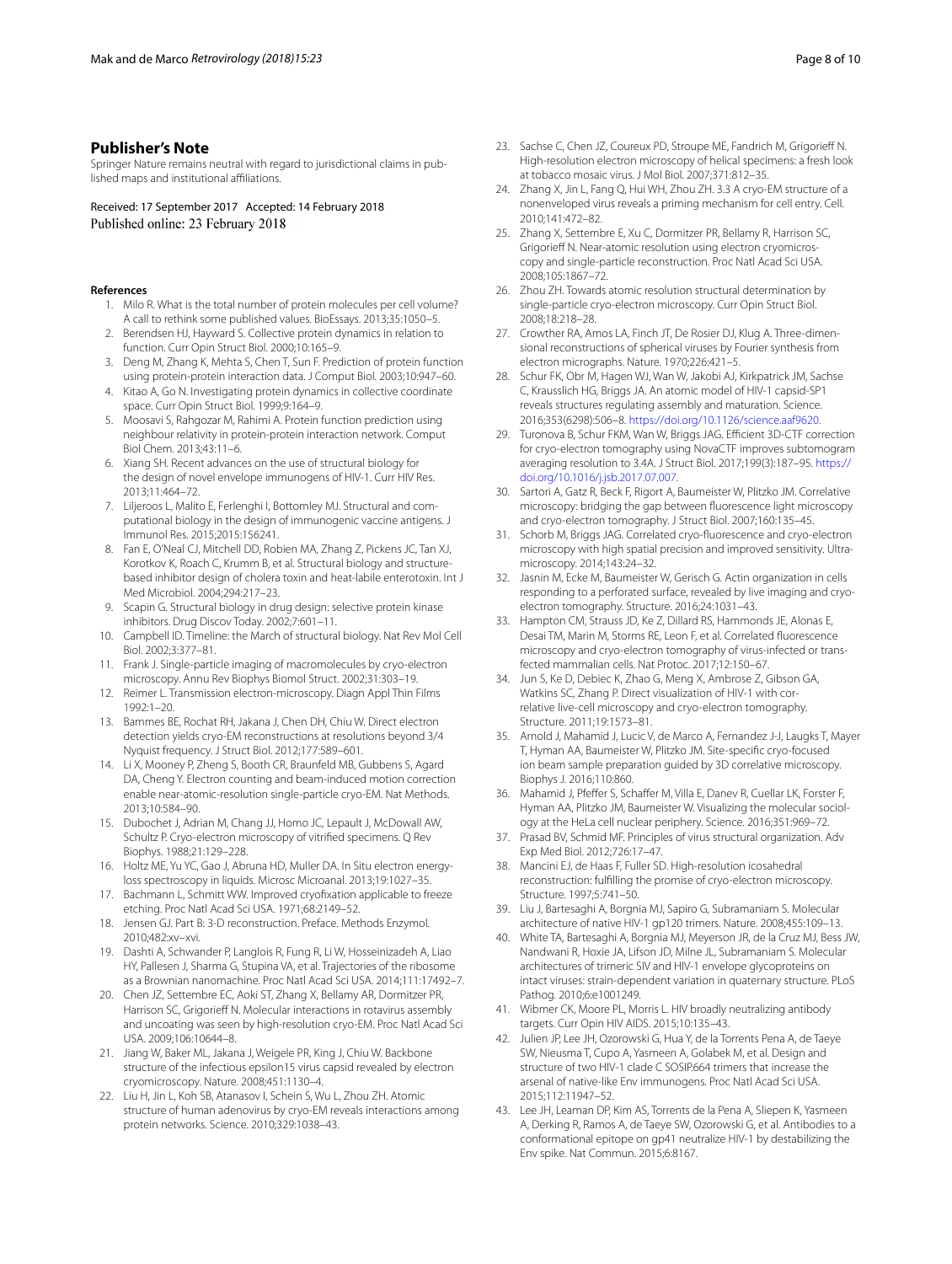- <span id="page-8-3"></span>44. Lyumkis D, Julien JP, de Val N, Cupo A, Potter CS, Klasse PJ, Burton DR, Sanders RW, Moore JP, Carragher B, et al. Cryo-EM structure of a fully glycosylated soluble cleaved HIV-1 envelope trimer. Science. 2013;342:1484–90.
- <span id="page-8-4"></span>45. Rasheed M, Bettadapura R, Bajaj C. Computational refnement and validation protocol for proteins with large variable regions applied to model HIV env spike in CD4 and 17b bound state. Structure. 2015;23:1138–49.
- Tran K, Poulsen C, Guenaga J, de Val N, Wilson R, Sundling C, Li Y, Stanfeld RL, Wilson IA, Ward AB, et al. Vaccine-elicited primate antibodies use a distinct approach to the HIV-1 primary receptor binding site informing vaccine redesign. Proc Natl Acad Sci USA. 2014;111:E738–47.
- <span id="page-8-5"></span>47. Wang H, Cohen AA, Galimidi RP, Gristick HB, Jensen GJ, Bjorkman PJ. Cryo-EM structure of a CD4-bound open HIV-1 envelope trimer reveals structural rearrangements of the gp120 V1V2 loop. Proc Natl Acad Sci USA. 2016;113:E7151–8.
- 48. Wang H, Gristick HB, Scharf L, West AP, Galimidi RP, Seaman MS, Freund NT, Nussenzweig MC, Bjorkman PJ: Asymmetric recognition of HIV-1 Envelope trimer by V1V2 loop-targeting antibodies. Elife 2017; 6
- <span id="page-8-0"></span>49. Ward AB, Wilson IA. The HIV-1 envelope glycoprotein structure: nailing down a moving target. Immunol Rev. 2017;275:21–32.
- 50. Zanetti G, Briggs JA, Grunewald K, Sattentau QJ, Fuller SD. Cryo-electron tomographic structure of an immunodefciency virus envelope complex in situ. PLoS Pathog. 2006;2:e83.
- <span id="page-8-1"></span>51. Zhu P, Chertova E, Bess J Jr, Lifson JD, Arthur LO, Liu J, Taylor KA, Roux KH. Electron tomography analysis of envelope glycoprotein trimers on HIV and simian immunodefciency virus virions. Proc Natl Acad Sci USA. 2003;100:15812–7.
- 52. Zhu P, Liu J, Bess J Jr, Chertova E, Lifson JD, Grise H, Ofek GA, Taylor KA, Roux KH. Distribution and three-dimensional structure of AIDS virus envelope spikes. Nature. 2006;441:847–52.
- 53. Zhu P, Winkler H, Chertova E, Taylor KA, Roux KH. Cryoelectron tomography of HIV-1 envelope spikes: further evidence for tripod-like legs. PLoS Pathog. 2008;4:e1000203.
- <span id="page-8-2"></span>54. Ozorowski G, Pallesen J, de Val N, Lyumkis D, Cottrell CA, Torres JL, Copps J, Stanfeld RL, Cupo A, Pugach P, et al. Open and closed structures reveal allostery and pliability in the HIV-1 envelope spike. Nature. 2017;547:360–3.
- <span id="page-8-6"></span>55. Bartesaghi A, Merk A, Borgnia MJ, Milne JL, Subramaniam S. Prefusion structure of trimeric HIV-1 envelope glycoprotein determined by cryoelectron microscopy. Nat Struct Mol Biol. 2013;20:1352–7.
- 56. Lee JH, Ozorowski G, Ward AB. Cryo-EM structure of a native, fully glycosylated, cleaved HIV-1 envelope trimer. Science. 2016;351:1043–8.
- <span id="page-8-7"></span>57. Liu Q, Acharya P, Dolan MA, Zhang P, Guzzo C, Lu J, Kwon A, Gururani D, Miao H, Bylund T, et al. Quaternary contact in the initial interaction of CD4 with the HIV-1 envelope trimer. Nat Struct Mol Biol. 2017;24:370–8.
- <span id="page-8-8"></span>58. Pham S, Tabarin T, Garvey M, Pade C, Rossy J, Monaghan P, Hyatt A, Bocking T, Leis A, Gaus K, Mak J. Cryo-electron microscopy and single molecule fuorescent microscopy detect CD4 receptor induced HIV size expansion prior to cell entry. Virology. 2015;486:121–33.
- <span id="page-8-9"></span>59. Subramaniam S. The SIV surface spike imaged by electron tomography: one leg or three? PLoS Pathog. 2006;2:e91.
- <span id="page-8-10"></span>60. Mao Y, Wang L, Gu C, Herschhorn A, Xiang SH, Haim H, Yang X, Sodroski J. Subunit organization of the membrane-bound HIV-1 envelope glycoprotein trimer. Nat Struct Mol Biol. 2012;19:893–9.
- <span id="page-8-11"></span>61. Mao Y, Wang L, Gu C, Herschhorn A, Desormeaux A, Finzi A, Xiang SH, Sodroski JG. Molecular architecture of the uncleaved HIV-1 envelope glycoprotein trimer. Proc Natl Acad Sci USA. 2013;110:12438–43.
- <span id="page-8-12"></span>62. Henderson R. Avoiding the pitfalls of single particle cryo-electron microscopy: Einstein from noise. Proc Natl Acad Sci USA. 2013;110:18037–41.
- 63. Subramaniam S. Structure of trimeric HIV-1 envelope glycoproteins. Proc Natl Acad Sci USA. 2013;110:E4172–4.
- <span id="page-8-13"></span>64. van Heel M. Finding trimeric HIV-1 envelope glycoproteins in random noise. Proc Natl Acad Sci USA. 2013;110:E4175–7.
- <span id="page-8-14"></span>65. Sundquist WI, Krausslich HG. HIV-1 assembly, budding, and maturation. Cold Spring Harb Perspect Med. 2012;2:a006924.
- <span id="page-8-15"></span>66. Wright ER, Schooler JB, Ding HJ, Kiefer C, Fillmore C, Sundquist WI, Jensen GJ. Electron cryotomography of immature HIV-1 virions reveals the structure of the CA and SP1 Gag shells. EMBO J. 2007;26:2218–26.
- <span id="page-8-16"></span>67. Briggs JA, Riches JD, Glass B, Bartonova V, Zanetti G, Krausslich HG. Structure and assembly of immature HIV. Proc Natl Acad Sci USA. 2009;106:11090–5.
- <span id="page-8-17"></span>68. Schur FK, Dick RA, Hagen WJ, Vogt VM, Briggs JA. The structure of immature virus-like rous sarcoma virus gag particles reveals a structural Role for the p10 domain in assembly. J Virol. 2015;89:10294–302.
- <span id="page-8-18"></span>69. Bharat TA, Davey NE, Ulbrich P, Riches JD, de Marco A, Rumlova M, Sachse C, Ruml T, Briggs JA. Structure of the immature retroviral capsid at 8 A resolution by cryo-electron microscopy. Nature. 2012;487:385–9.
- <span id="page-8-19"></span>70. de Marco A, Davey NE, Ulbrich P, Phillips JM, Lux V, Riches JD, Fuzik T, Ruml T, Krausslich HG, Vogt VM, Briggs JA. Conserved and variable features of Gag structure and arrangement in immature retrovirus particles. J Virol. 2010;84:11729–36.
- <span id="page-8-20"></span>71. Schur FK, Hagen WJ, Rumlova M, Ruml T, Muller B, Krausslich HG, Briggs JA. Structure of the immature HIV-1 capsid in intact virus particles at 8.8 A resolution. Nature. 2015;517:505–8.
- <span id="page-8-21"></span>72. Phillips JM, Murray PS, Murray D, Vogt VM. A molecular switch required for retrovirus assembly participates in the hexagonal immature lattice. The EMBO journal. 2008;27:1411–20.
- <span id="page-8-22"></span>73. de Marco A, Kraeusslich HG, Briggs JAG: Structural biology of HIV assembly. In Advances in HIV-1 assembly and release. Springer, New York, NY; 2013: 1–22
- <span id="page-8-23"></span>74. Pettit SC, Moody MD, Wehbie RS, Kaplan AH, Nantermet PV, Klein CA, Swanstrom R. The p2 domain of human immunodefciency virus type 1 Gag regulates sequential proteolytic processing and is required to produce fully infectious virions. J Virol. 1994;68:8017–27.
- <span id="page-8-24"></span>75. de Marco A, Heuser AM, Glass B, Krausslich HG, Muller B, Briggs JAG. Role of the SP2 domain and its proteolytic cleavage in HIV-1 structural maturation and infectivity. J Virol. 2012;86:13708–16.
- <span id="page-8-25"></span>76. de Marco A, Muller B, Glass B, Riches JD, Krausslich HG, Briggs JA. Structural analysis of HIV-1 maturation using cryo-electron tomography. PLoS Pathog. 2010;6:e1001215.
- <span id="page-8-28"></span>77. Keller PW, Adamson CS, Heymann JB, Freed EO, Steven AC. HIV-1 maturation inhibitor bevirimat stabilizes the immature Gag lattice. J Virol. 2011;85:1420–8.
- <span id="page-8-26"></span>78. Checkley MA, Luttge BG, Soheilian F, Nagashima K, Freed EO. The capsid-spacer peptide 1 Gag processing intermediate is a dominantnegative inhibitor of HIV-1 maturation. Virology. 2010;400:137–44.
- <span id="page-8-27"></span>79. Mattei S, Schur FK, Briggs JA. Retrovirus maturation-an extraordinary structural transformation. Curr Opin Virol. 2016;18:27–35.
- <span id="page-8-29"></span>80. Fontana J, Jurado KA, Cheng N, Ly NL, Fuchs JR, Gorelick RJ, Engelman AN, Steven AC. Distribution and redistribution of HIV-1 nucleocapsid protein in immature, mature, and integrase-inhibited virions: a role for integrase in maturation. J Virol. 2015;89:9765–80.
- <span id="page-8-30"></span>81. Ganser BK, Li S, Klishko VY, Finch JT, Sundquist WI. Assembly and analysis of conical models for the HIV-1 core. Science. 1999;283:80–3.
- <span id="page-8-32"></span>82. Pornillos O, Ganser-Pornillos BK, Yeager M. Atomic-level modelling of the HIV capsid. Nature. 2011;469:424–7.
- 83. Yeager M. Design of in vitro symmetric complexes and analysis by hybrid methods reveal mechanisms of HIV capsid assembly. J Mol Biol. 2011;410:534–52.
- <span id="page-8-31"></span>84. Briggs JA, Wilk T, Welker R, Krausslich HG, Fuller SD. Structural organization of authentic, mature HIV-1 virions and cores. EMBO J. 2003;22:1707–15.
- <span id="page-8-33"></span>85. Pornillos O, Ganser-Pornillos BK, Kelly BN, Hua Y, Whitby FG, Stout CD, Sundquist WI, Hill CP, Yeager M. X-ray structures of the hexameric building block of the HIV capsid. Cell. 2009;137:1282–92.
- <span id="page-8-34"></span>86. Zhao G, Perilla JR, Yufenyuy EL, Meng X, Chen B, Ning J, Ahn J, Gronenborn AM, Schulten K, Aiken C, Zhang P. Mature HIV-1 capsid structure by cryo-electron microscopy and all-atom molecular dynamics. Nature. 2013;497:643–6.
- <span id="page-8-35"></span>87. Mattei S, Glass B, Hagen WJ, Krausslich HG, Briggs JA. The structure and fexibility of conical HIV-1 capsids determined within intact virions. Science. 2016;354:1434–7.
- <span id="page-8-36"></span>88. Yu Z, Dobro MJ, Woodward CL, Levandovsky A, Danielson CM, Sandrin V, Shi J, Aiken C, Zandi R, Hope TJ, Jensen GJ. Unclosed HIV-1 capsids suggest a curled sheet model of assembly. J Mol Biol. 2013;425:112–23.
- <span id="page-8-37"></span>89. Grime JM, Dama JF, Ganser-Pornillos BK, Woodward CL, Jensen GJ, Yeager M, Voth GA. Coarse-grained simulation reveals key features of HIV-1 capsid self-assembly. Nat Commun. 2016;7:11568.